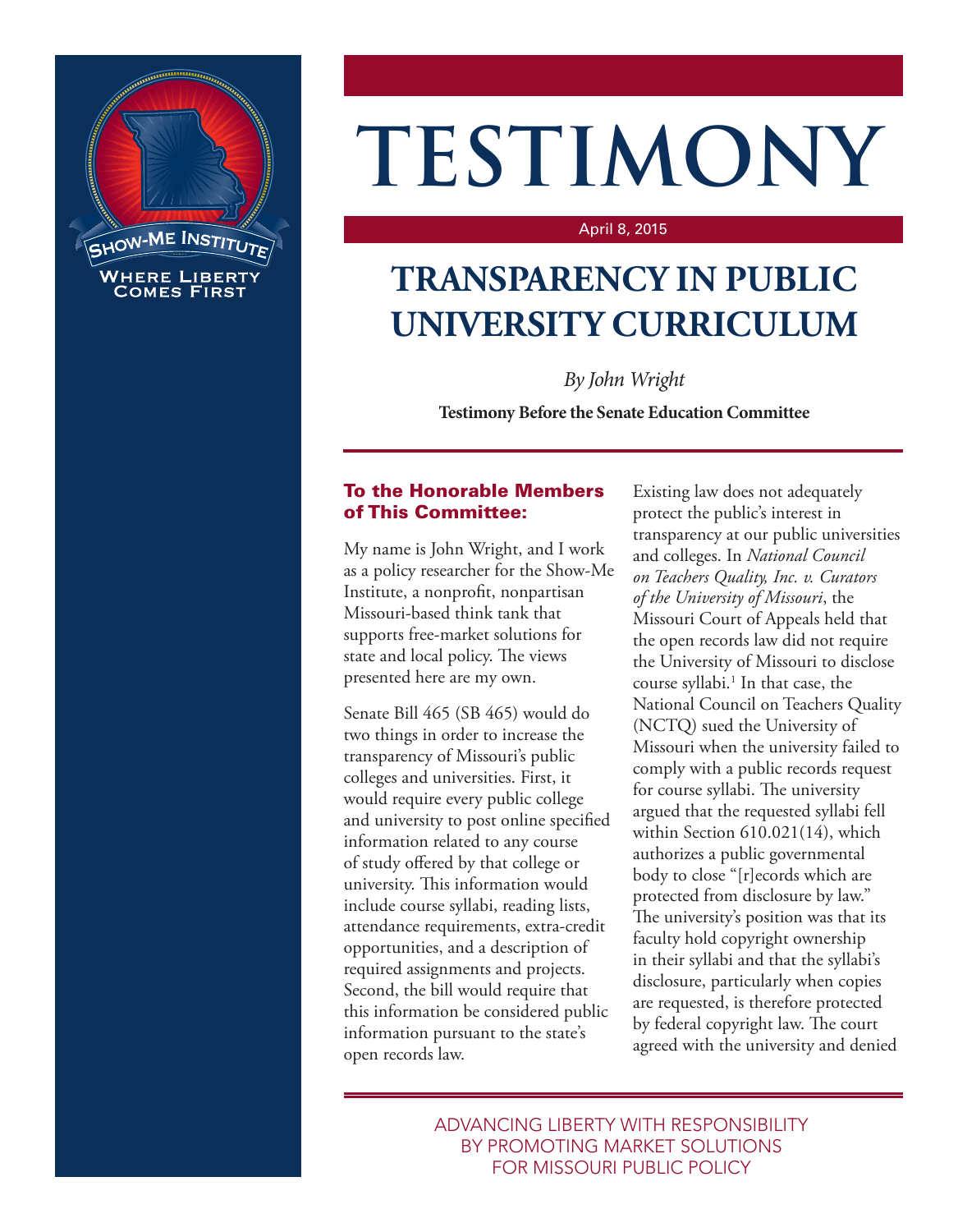#### SHOW-ME INSTITUTE | TESTIMONY

NCTQ's request to compel the university to copy and provide the course syllabi. The appellate court's decision relies on some inconsistent reasoning,<sup>2</sup> and its broader implications for the open records law are problematic.<sup>3</sup>

SB 465 addresses only the narrow issue of syllabi and course transparency at public universities. Making course information easily accessible to the public would benefit citizens who are interested in the activities of their public institutions. Citizens have a right to know how their public institutions operate; they fund them and their children often attend them. The state appropriated around \$708.8 million for four-year public universities, \$129.5 million for public community colleges, and \$300 million for grants and scholarships last year.<sup>4</sup> Missouri taxpayers worked a lot of hours to produce that portion of the state budget. The public ought to have access to basic information about the higher education programs that they pay for.

In addition to the public benefit of transparency, prospective students can also benefit from having access to course syllabi for public universities. Deciding where to go to college is one of the biggest decisions of a young person's life. Prospective students, and often their parents, want to know what will be taught in a degree program, especially if the choices include an in-state school like the University of Missouri or an out-ofstate school like Kansas University. By making syllabi and other course information publicly available, public universities have a chance to demonstrate their value. Open

syllabi and course content could be a good selling point for our public universities.

The public's interest in transparency and a university's interest in providing a service to prospective students need to be balanced against other interests, including the professional interests of university professors. There appear to be three major objections to the prospect of increased academic transparency as proposed in this bill.

One objection to this reform is that university professors have an intellectual property interest in the content of the classes they teach and this reform threatens professors' ability to protect their intellectual property. According to this line of thought, professors should not have their intellectual property disclosed through the state's open records law, because such disclosure increases the risk of unauthorized use or is itself an unauthorized use. While public disclosure of course syllabi will increase the ease of access to syllabi, there is no reason why professors cannot maintain a copyright claim to their syllabi. If syllabi are used for a prohibited purpose, professors maintain their ability to enforce copyright through the courts. The fact that information is publicly available would not weaken a bona fide copyright claim. This claim is also undermined by the fact that even the appeals court in NCTQ was willing to allow the syllabi to be available for inspection.

Moreover, federal copyright law has long had an exemption for "fair use." Such fair use includes reproduction of a work for purposes as diverse as

education, search engines, criticism, parody, news reporting, research, and scholarship. Although the court in the NCTQ case failed to recognize the fair use argument, state disclosure of public records may be the sort of use that qualifies as fair use under copyright law.5

The second objection to increased academic transparency is that it may lead to increased and potentially unwarranted scrutiny. There may be classes that would attract some level of public scrutiny if syllabi were made public. Some classes might be an "easy A," where grading is soft and assignments are perceived as a joke. For example, classes such as "Leisure in a Diverse Culture" may attract the ire of taxpayers or parents of current enrollees who, rightly or wrongly, perceive the class to lack the rigor one would expect from a world-class institution.6 Professors might also fear that they would be exposed to increased ideological scrutiny for the content of their courses.

Increased scrutiny may very well be an effect of increased transparency; however, such scrutiny is often a good thing. Public scrutiny may incentivize professors to develop better class content. And with the public providing a significant source of income for public universities,<sup>7</sup> an argument can be made that the public deserves to know how these resources are being spent. While the risk of increased ideological scrutiny in a more transparent university is real, we should also consider that a more open academy might foster greater academic inquiry and rigor, rather than stifle it. Why wouldn't professors who are educating the next generation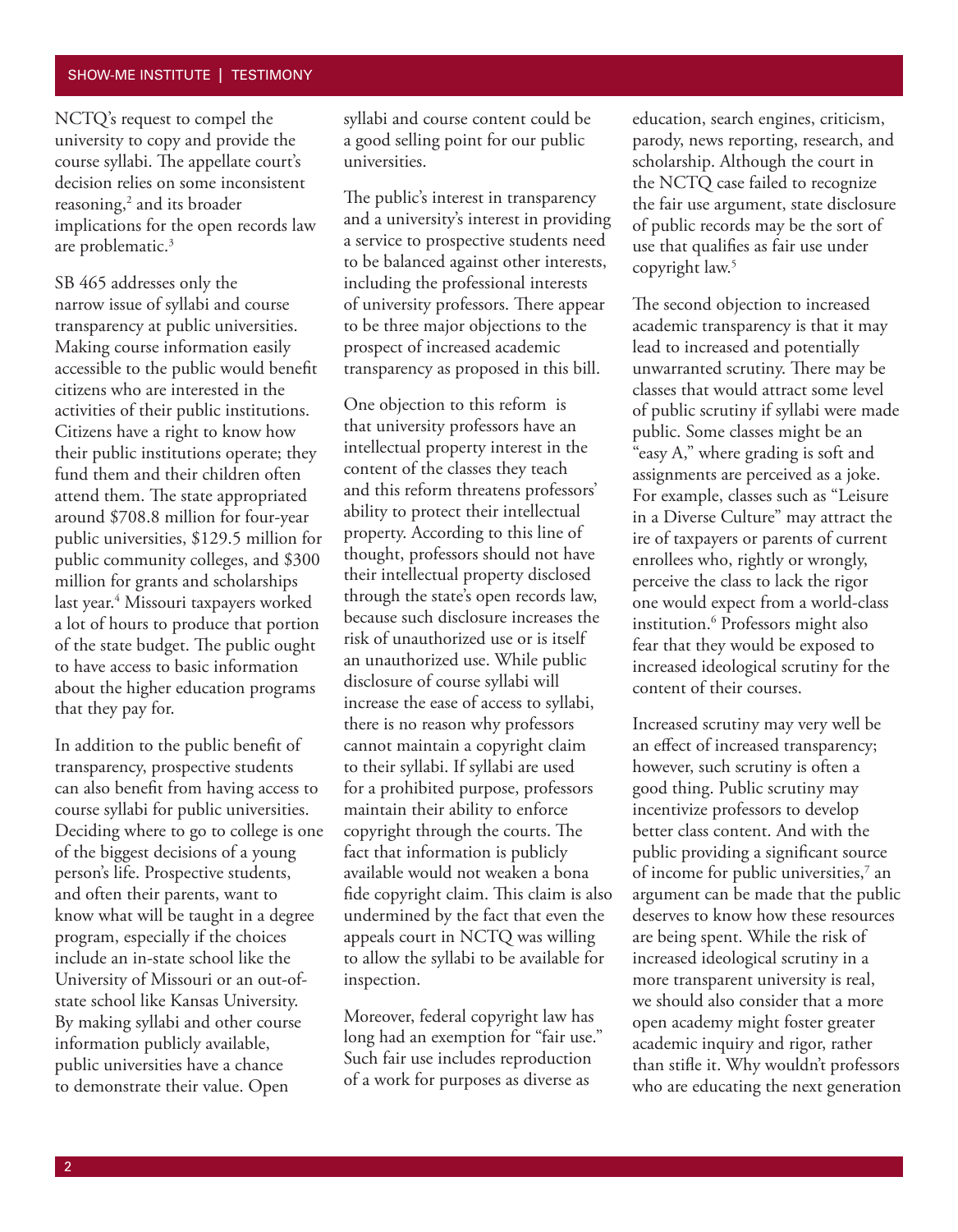be willing to substantiate the value of their courses?

The third objection is that the language of SB 465 might require professors to produce certain course information that they do not already produce. The bill requires public universities to post course syllabi, reading lists, attendance requirements, extra-credit opportunities, and a description of required assignments and projects online. The language is written such that these materials must be posted online if produced. If there is real concern that this language will be misconstrued, a simple edit will fix that issue. SB 465 is intended to shine a light on public university education, not regulate the way professors instruct students or the content of their courses.

The transparency requirements of SB 465 would provide a benefit to the public at large insofar as increased transparency allows citizens to hold public universities more accountable. This law, which imposes a minimum burden on universities to let the public know what is being taught, strikes a nice balance between the interests of public university professors, the students, and the public.

> *John Wright is a policy researcher at the Show-Me Institute.*

### **NOTES**

1 *National Council of Teachers Quality, Inc., v. Curators of the University of Missouri,* WD76785 (Mo. Court of Appeal, Western District, August 26, 2014).

2 In reaching its decision, the court of appeals made judgments under federal copyright law that the syllabi are subject to copyright and that disclosure pursuant to state open records laws would violate provisions of federal copyright law. The court then stated that it does not have jurisdiction to address a major exception to federal copyright law, the fair use doctrine. It is curious that the court made a judgment under federal law, and then asserted it did not have jurisdiction to look at the exceptions to the federal law.

3 This opinion gives public agencies a powerful new tool for avoiding the open records and open meetings law. Some have feared, including the plaintiffs in the abovementioned case, that public agencies will begin treating records they do not want to disclose as copyrighted work-product. If the tactic used in the instant case is successful generally, it would eviscerate the open records law.

4 The figure for four-year universities comes from adding the appropriations in FY 2014 for University of Central Missouri, Southeast Missouri State University, Missouri State University, Lincoln University, Truman State University, Northwest Missouri State, Missouri Southern State University, Missouri Western State University, Harris-Stowe University, and University of Missouri. The figure for community colleges comes from adding the FY 2014 appropriations for Crowder College, East Central College, Jefferson College, Metropolitan Community College, Mineral Area College, Moberly Area Community College, North Central Missouri College, Ozarks Technical Community College, St. Charles Community College, St. Louis Community College, State Fair Community College, and Three Rivers Community College. The figure for grants and scholarships comes from adding the FY 2014 appropriations for Department of Education Grant and

Scholarship Administration, the Academic Scholarship Program, the Access Missouri Financial Assistance Program, the A+ Schools Scholarship Program, the Advanced Placement Grants, the Public Service Survivor Grant Program, the Vietnam Veterans Survivors Scholarship Program, the Marguerite Ross Barnett Scholarship Program, the Veteran's Survivors Grant Program, the Minority Teaching Scholarship Program, the Minority and Underepresented Environmental Literacy Program, the Gear Up Program, and the Missouri Student Loan Program.

5 To determine whether use of copyrighted material is fair use, courts apply a multifactor test. Factors include the purpose and character of the use, including whether such use is of a commercial nature or is for nonprofit educational purposes; the nature of the copyrighted work; the amount and substantiality of the portion used in relation to the copyrighted work as a whole; and the effect of the use upon the potential market for or value of the copyrighted work.

6 "Leisure in a Diverse Culture" is a course offered at Southeast Missouri State University, http://cstl-hhs.semo.edu/kkim/ rc100/coursedescription.htm.

7 In FY 2014, \$708.8 million was appropriated for four-year public universities. See note 5 above.